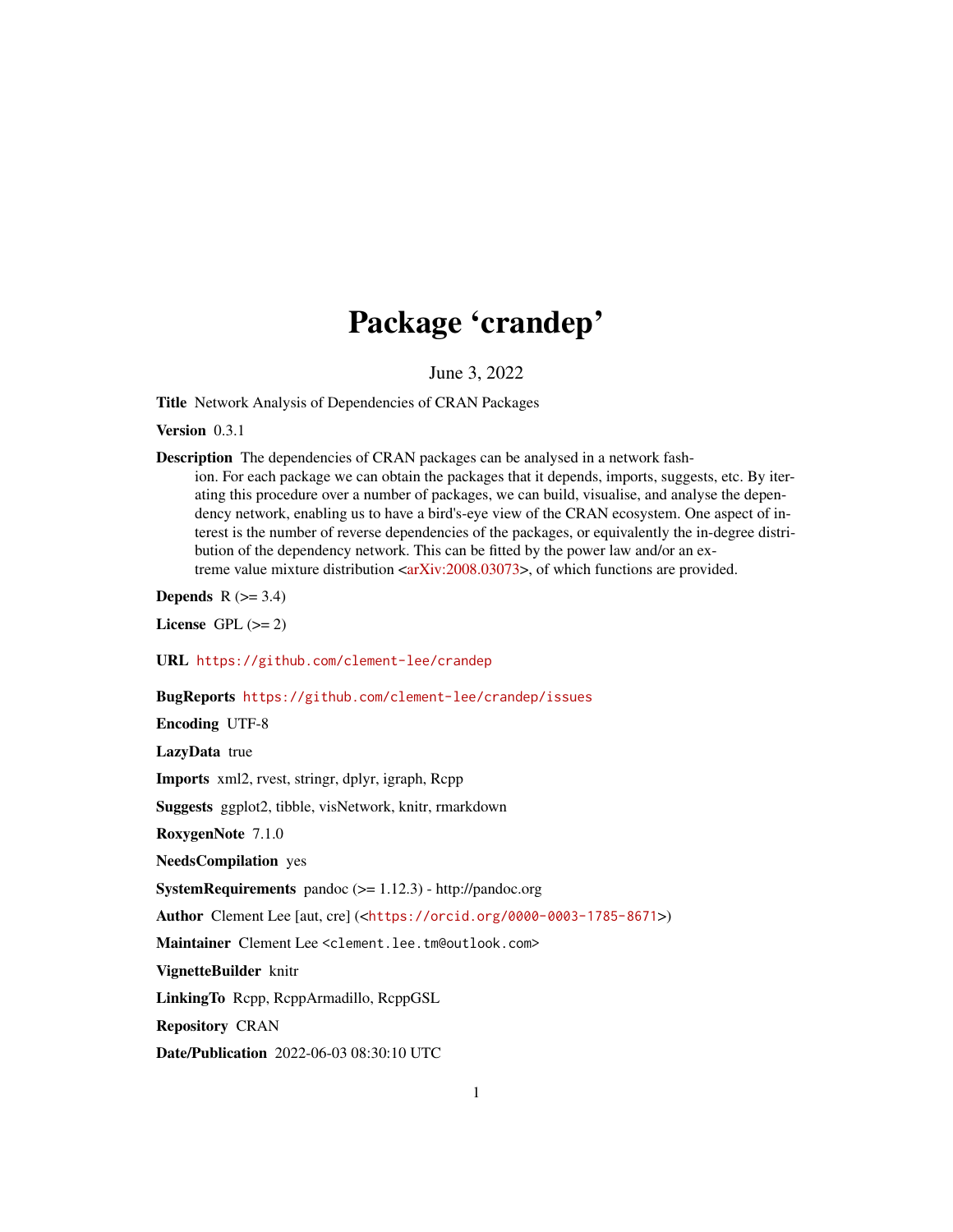### <span id="page-1-0"></span>R topics documented:

| Index |  |  |  |  |  |  |  |  |  |  |  |  |  |  | 15 |
|-------|--|--|--|--|--|--|--|--|--|--|--|--|--|--|----|
|       |  |  |  |  |  |  |  |  |  |  |  |  |  |  |    |
|       |  |  |  |  |  |  |  |  |  |  |  |  |  |  |    |
|       |  |  |  |  |  |  |  |  |  |  |  |  |  |  |    |
|       |  |  |  |  |  |  |  |  |  |  |  |  |  |  |    |
|       |  |  |  |  |  |  |  |  |  |  |  |  |  |  |    |
|       |  |  |  |  |  |  |  |  |  |  |  |  |  |  |    |
|       |  |  |  |  |  |  |  |  |  |  |  |  |  |  |    |
|       |  |  |  |  |  |  |  |  |  |  |  |  |  |  |    |
|       |  |  |  |  |  |  |  |  |  |  |  |  |  |  |    |
|       |  |  |  |  |  |  |  |  |  |  |  |  |  |  |    |
|       |  |  |  |  |  |  |  |  |  |  |  |  |  |  |    |
|       |  |  |  |  |  |  |  |  |  |  |  |  |  |  |    |
|       |  |  |  |  |  |  |  |  |  |  |  |  |  |  |    |

<span id="page-1-1"></span>chi\_citations *Citation network of CHI papers*

#### Description

A dataset containing the citations of conference papers of the ACM Conference on Human Factors in Computing Systems (CHI) from 1981 to 2019, obtained from the ACM digital library. The resulting citation network can be compared to the dependencies network of CRAN packages, in terms of network-related characteristics, such as degree distribution and sparsity.

#### Usage

chi\_citations

#### Format

A data from with21951 rows and 4 variables:

from the unique identifier (in the digital library) of the paper that cites other papers

to the unique identifier of the paper that is being cited

year\_from the publication year of the citing paper

year\_to the publication year of the cited paper

#### Source

<https://dl.acm.org/conference/chi>

#### See Also

[cran\\_dependencies](#page-2-1)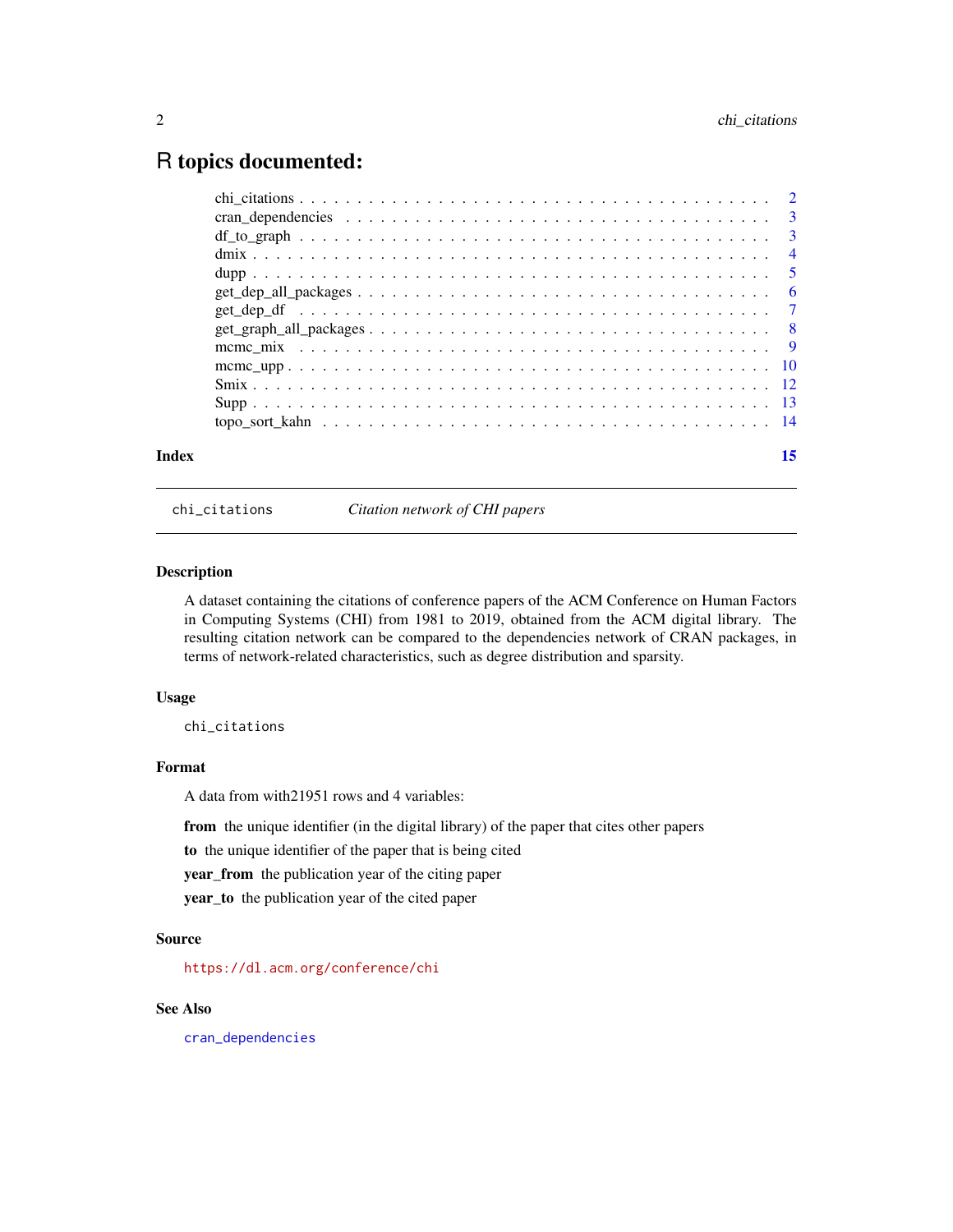<span id="page-2-1"></span><span id="page-2-0"></span>A dataset containing the dependencies of various types (Imports, Depends, Suggests, LinkingTo, and their reverse counterparts) of more than 14600 packages available on CRAN as of 2020-05-09.

#### Usage

```
cran_dependencies
```
#### Format

A data frame with 211408 rows and 4 variables:

from the name of the package that introduced the dependencies

to the name of the package that the dependency is directed towards

- type the type of dependency, which can take the follow values (all in lowercase): "depends", "imports", "linking to", "suggests"
- reverse a boolean representing whether the dependency is a reverse one (TRUE) or a forward one (FALSE)

#### Source

The CRAN pages of all the packages available on <https://cran.r-project.org>

#### See Also

[chi\\_citations](#page-1-1)

<span id="page-2-2"></span>df\_to\_graph *Construct the giant component of the network from two data frames*

#### Description

Construct the giant component of the network from two data frames

#### Usage

```
df_to_graph(edgelist, nodelist = NULL, gc = TRUE)
```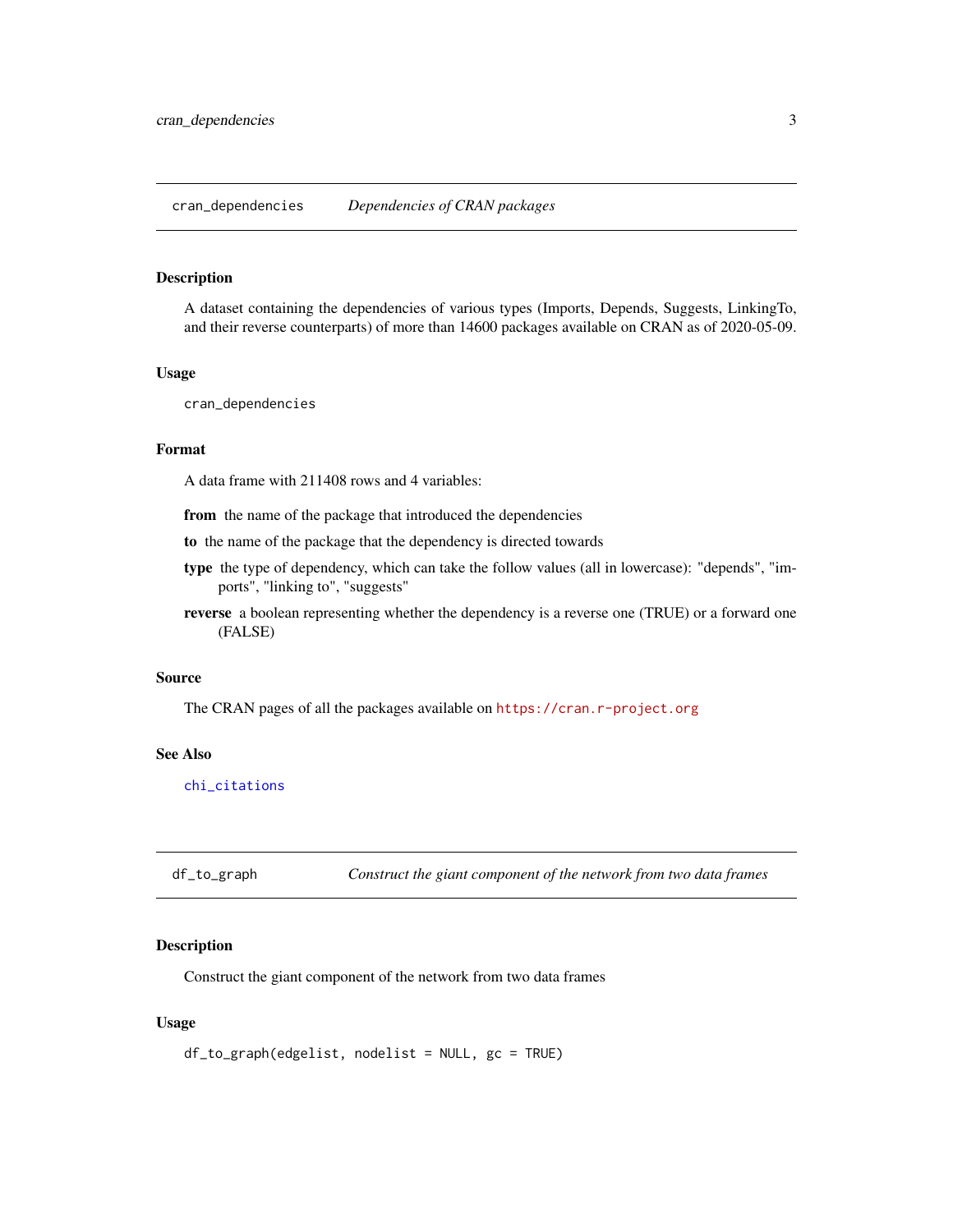#### <span id="page-3-0"></span>Arguments

| edgelist | A data frame with (at least) two columns: from and to                                                              |
|----------|--------------------------------------------------------------------------------------------------------------------|
| nodelist | NULL, or a data frame with (at least) one column: name, that contains the nodes<br>to include                      |
| gc       | Boolean, if 'TRUE' (default) then the giant component is extracted, if 'FALSE'<br>then the whole graph is returned |

#### Value

An igraph object & a connected graph if gc is 'TRUE'

#### Examples

```
from \leq c("1", "2", "4")to \leq c("2", "3", "5")
edges <- data.frame(from = from, to = to, stringsAsFactors = FALSE)
nodes \le data.frame(name = c("1", "2", "3", "4", "5"), stringsAsFactors = FALSE)
df_to_graph(edges, nodes)
```
<span id="page-3-1"></span>

| dmix | Probability mass function (PMF) of discrete extreme value mixture dis- |
|------|------------------------------------------------------------------------|
|      | <i>tribution</i>                                                       |

#### Description

dmix returns the PMF at x for the discrete extreme value mixture distribution.

#### Usage

dmix(x, u, xi1, xi2, sig, geo, phi, log = FALSE)

#### Arguments

| $\mathsf{x}$ | Vector of positive integers                                                                                                   |
|--------------|-------------------------------------------------------------------------------------------------------------------------------|
| u            | Scalar, positive integer threshold                                                                                            |
| xi1          | Scalar, shape parameter for values below or equal to u                                                                        |
| xi2          | Scalar, shape parameter of integer generalised Pareto distribution (IGPD), for<br>values above u                              |
| sig          | Scalar, scale parameter of IGPD, for values above u                                                                           |
| geo          | Boolean. If 'TRUE', the geometric distribution is used for the values below u.<br>If 'FALSE', the discrete power law is used. |
| phi          | Scalar, exceedance probability of u, between 0.0 and 1.0 exclusive                                                            |
| log          | Boolean (default 'FALSE'), whether the PMF should be returned on the log<br>scale.                                            |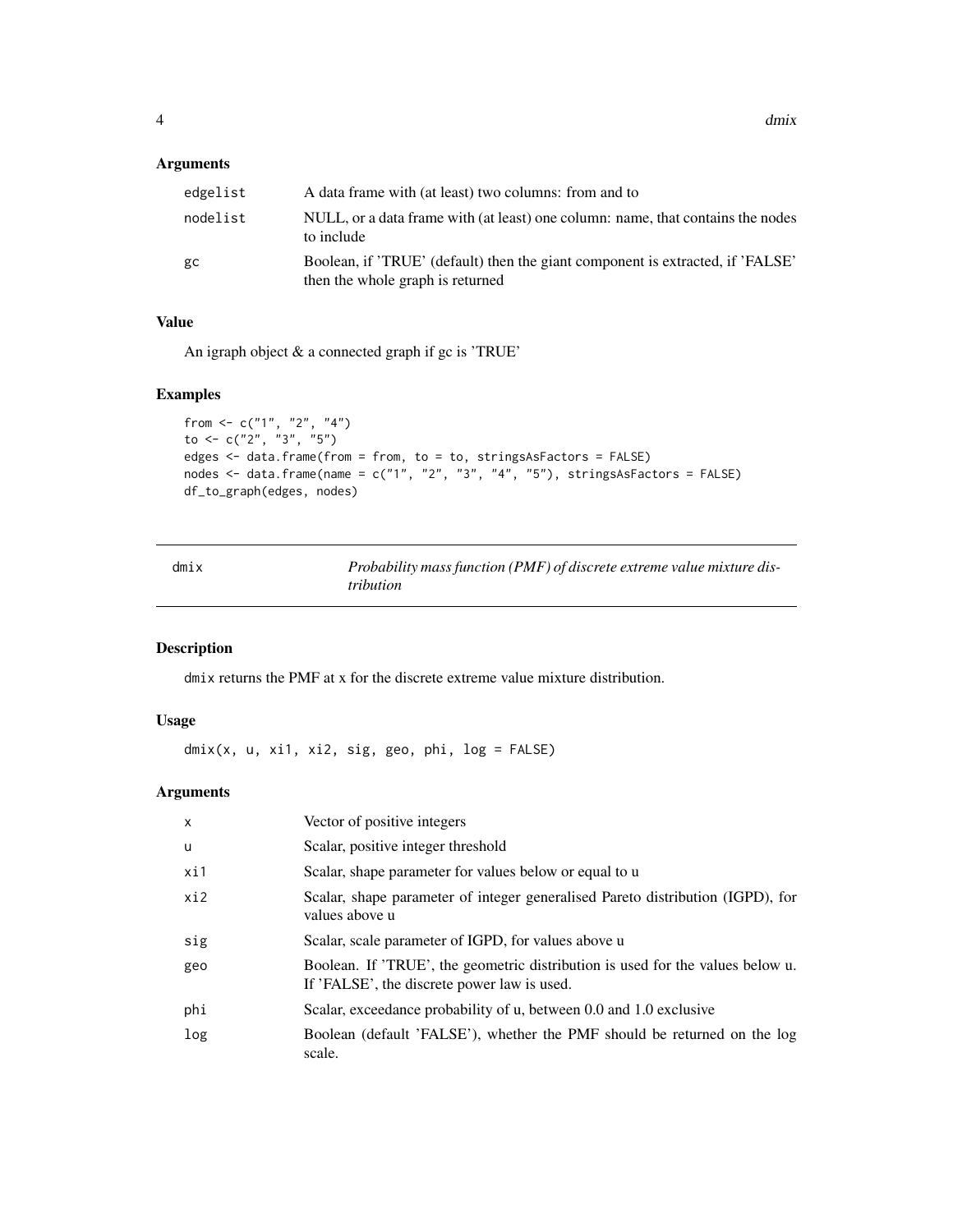#### <span id="page-4-0"></span>dupp 5.5 million of the contract of the contract of the contract of the contract of the contract of the contract of the contract of the contract of the contract of the contract of the contract of the contract of the contra

#### Value

A numeric vector of the same length as x

#### See Also

 $\text{Smix}$  $\text{Smix}$  $\text{Smix}$  for the corresponding survival function, [dupp](#page-4-1) for the probability mass function of the discrete power law.

#### Examples

```
dmix(10:15, 12, 2.0, 0.5, 1.0, TRUE, 0.2)
dmix(10:15, 12, 2.0, 0.5, 1.0, FALSE, 0.2)
dmix(10:15, 12, 2.0, 0.5, 1.0, FALSE, 0.2, TRUE)
```
<span id="page-4-1"></span>

dupp *Probability mass function (PMF) of discrete power law*

#### Description

dupp returns the PMF at x for the discrete power law with exponent  $(1.0 / xi1 + 1.0)$ , for values greater than or equal to u.

#### Usage

 $dupp(x, u, xi1, log = FALSE)$ 

#### Arguments

| X   | Vector of positive integers                                                        |
|-----|------------------------------------------------------------------------------------|
| u   | Scalar, non-negative integer threshold                                             |
| xi1 | Scalar, a positive real number representing the shape parameter                    |
| log | Boolean (default 'FALSE'), whether the PMF should be returned on the log<br>scale. |

#### Details

The PMF is proportional to  $x^{\wedge}$ -alpha), where alpha = 1.0 / xi1 + 1.0. To be a proper PMF, it is normalised by 1/hzeta(alpha, u), where hzeta is the Hurwitz zeta function i.e. hzeta(y, z) =  $z$ <sup> $\land$ </sup>(-y)  $+(z+1)^{(-y)} + (z+2)^{(-y)} + ...$  Any values below u will have PMF equal to 0.0. That xi1 is used instead of alpha is for alignment with the parametrisation in dmix, Smix and mcmc\_mix.

#### Value

A numeric vector of the same length as x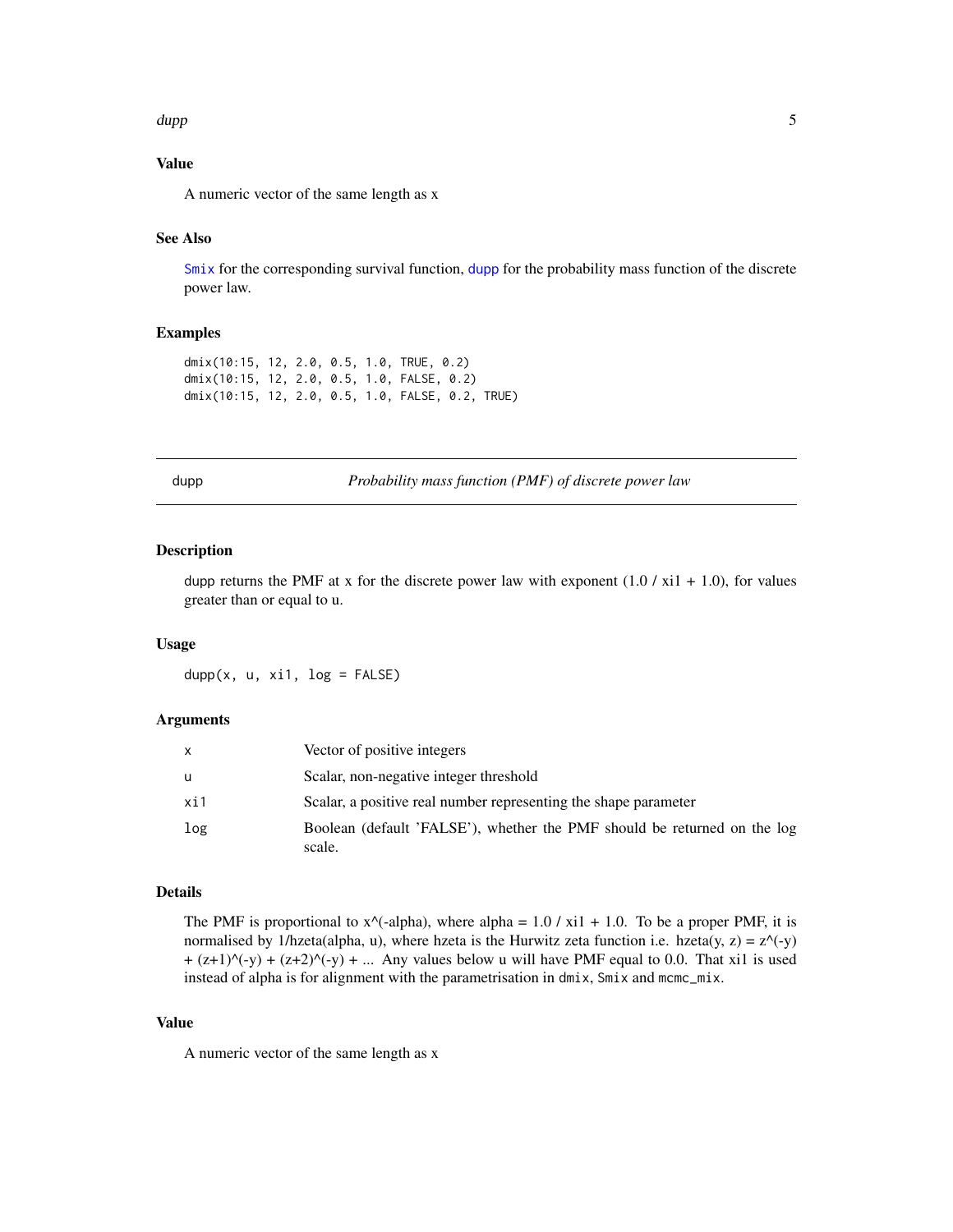#### <span id="page-5-0"></span>See Also

[Supp](#page-12-1) for the corresponding survival function, [dmix](#page-3-1) for the PMF of the discrete extreme value mixture distribution.

#### Examples

dupp(c(10,20,30,40,50), 12, 2.0, FALSE) dupp(c(10,20,30,40,50), 12, 2.0, TRUE)

<span id="page-5-1"></span>get\_dep\_all\_packages *Dependencies of all CRAN packages*

#### Description

get\_dep\_all\_packages returns the data frame of dependencies of all packages currently available on CRAN.

#### Usage

```
get_dep_all_packages()
```
#### Details

Unlike get\_dep, there is no boolean argument 'scrape', as it is much faster to obtain the dependencies of all packages via 'tools::CRAN\_package\_db()'.

#### Value

A data frame of dependencies of all CRAN packages

#### See Also

[get\\_dep](#page-6-1) for multiple types of dependencies, and [get\\_graph\\_all\\_packages](#page-7-1) for obtaining directly a network of dependencies as an igraph object

#### Examples

```
## Not run:
df.cran <- get_dep_all_packages()
## End(Not run)
```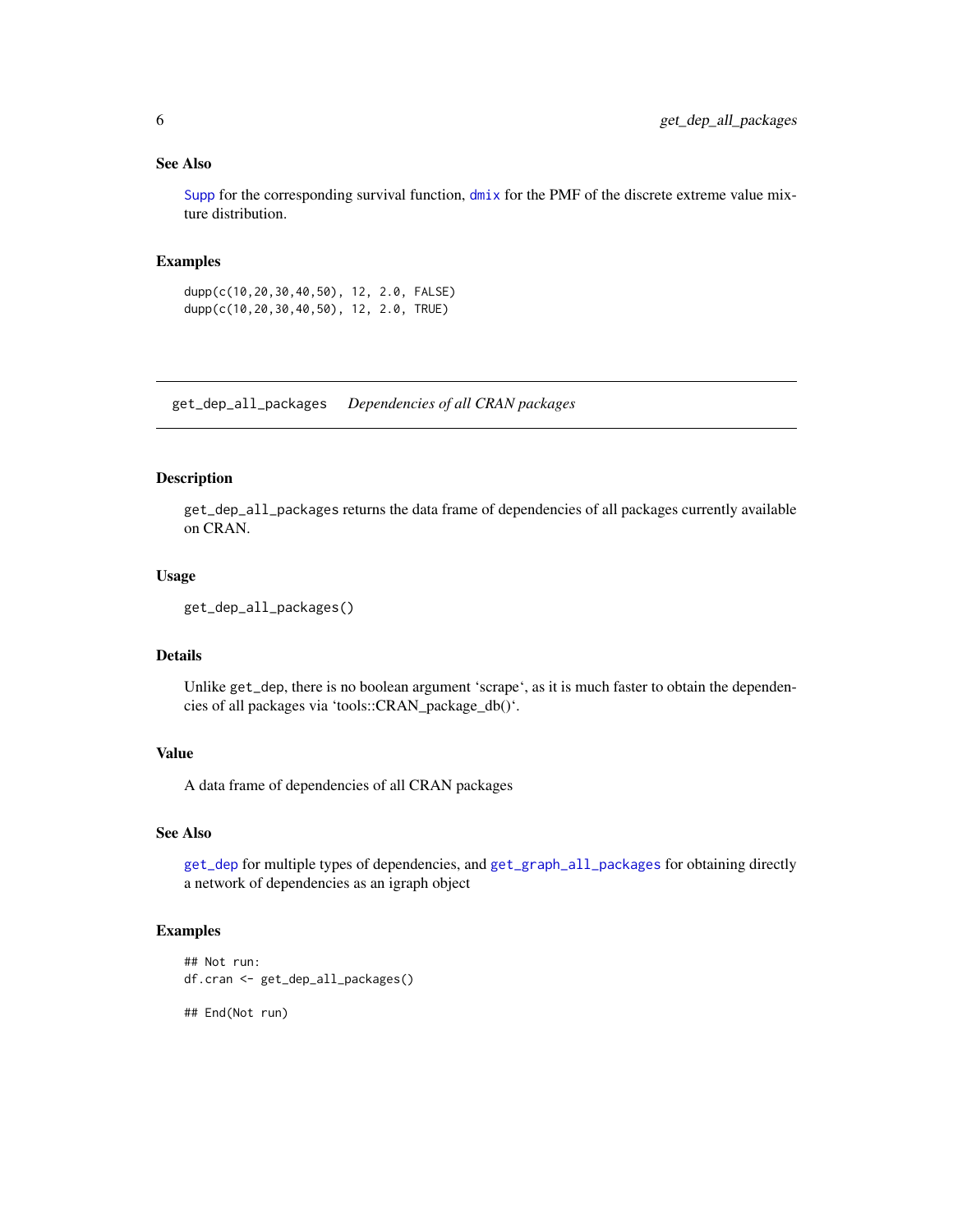<span id="page-6-1"></span><span id="page-6-0"></span>

get\_dep returns a data frame of multiple types of dependencies of a package

#### Usage

```
get_dep_df(name, type, scrape = TRUE)
get_dep_all(name, type, scrape = TRUE)
get_dep(name, type, scrape = TRUE)
```
#### Arguments

| name   | String, name of the package                                                                                                                                                                                                                                                                                                                                                               |
|--------|-------------------------------------------------------------------------------------------------------------------------------------------------------------------------------------------------------------------------------------------------------------------------------------------------------------------------------------------------------------------------------------------|
| type   | A character vector that contains one or more of the following dependency words:<br>"Depends", "Imports", "LinkingTo", "Suggests", "Enhances", "Reverse depends",<br>"Reverse imports", "Reverse linking to", "Reverse suggests", "Reverse enhances",<br>up to letter case and space replaced by underscore. Alternatively, if 'type $=$<br>"all"', all ten dependencies will be obtained. |
| scrape | Boolean. If 'TRUE' (default), the page of the package will be scraped. If<br>'FALSE', tools::CRAN_package_db() will be used. Whether the argument equals<br>TRUE' or 'FALSE' should not affect the output, but only the time taken. Usu-<br>ally, the former is faster than the latter for a single package.                                                                              |

#### Value

A data frame of dependencies

#### See Also

[get\\_dep\\_all\\_packages](#page-5-1) for the dependencies of all CRAN packages, and [get\\_graph\\_all\\_packages](#page-7-1) for obtaining directly a network of dependencies as an igraph object

#### Examples

```
get_dep("dplyr", c("Imports", "Depends"))
get_dep("MASS", c("Suggests", "Depends", "Imports"), TRUE) # FALSE will give same result
```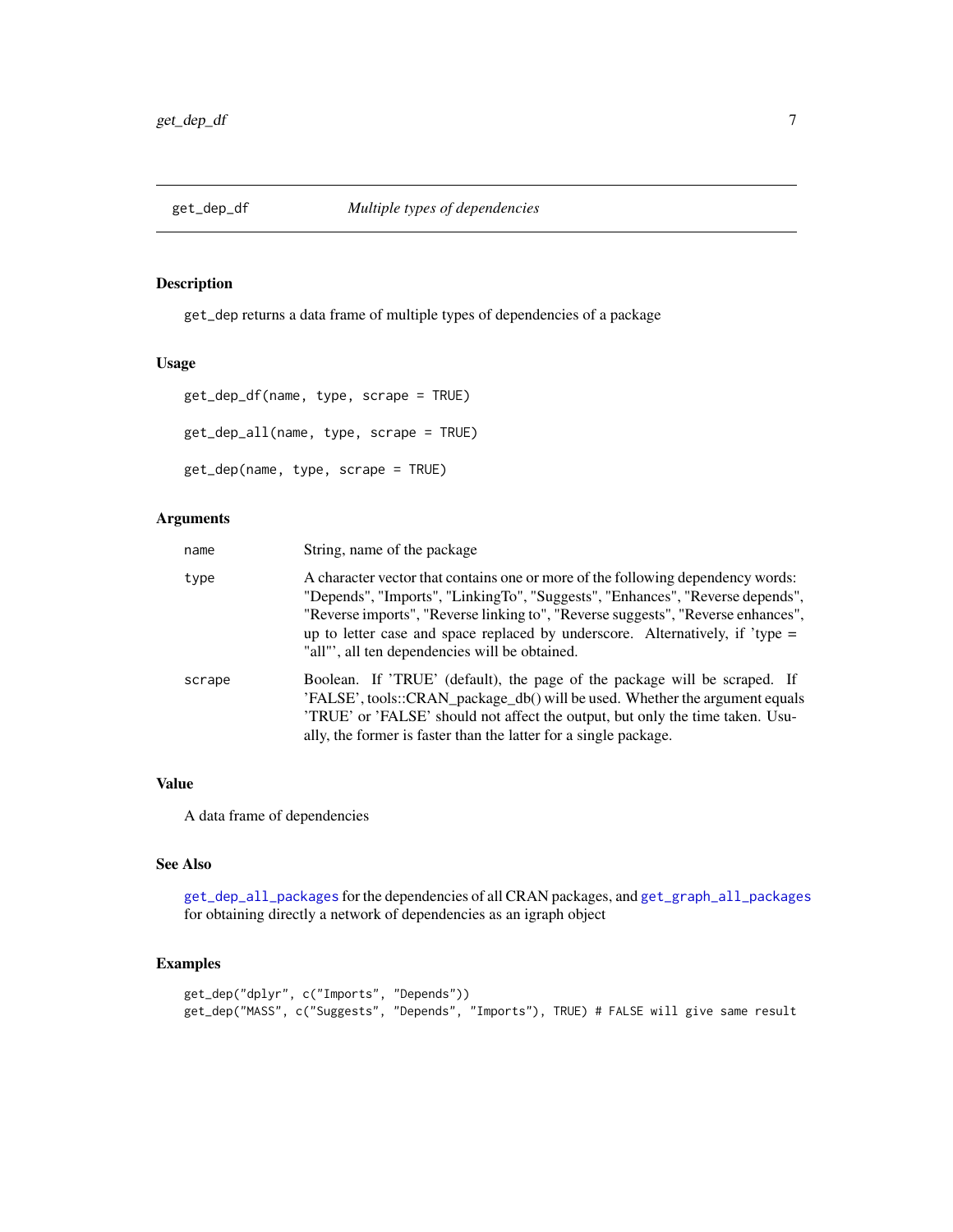```
get_graph_all_packages
```
*Graph of dependencies of all CRAN packages*

#### Description

get\_graph\_all\_packages returns an igraph object representing the network of one or more types of dependencies of all CRAN packages.

#### Usage

get\_graph\_all\_packages(type, gc = TRUE)

#### Arguments

| type | A character vector that contains one or more of the following dependency words:<br>"Depends", "Imports", "LinkingTo", "Suggests", "Enhances", "Reverse depends",<br>"Reverse imports", "Reverse linking to", "Reverse suggests", "Reverse enhances",<br>up to letter case and space replaced by underscore. Alternatively, if 'types $=$<br>"all", all ten dependencies will be obtained. |
|------|-------------------------------------------------------------------------------------------------------------------------------------------------------------------------------------------------------------------------------------------------------------------------------------------------------------------------------------------------------------------------------------------|
| gc   | Boolean, if 'TRUE' (default) then the giant component is extracted, if 'FALSE'<br>then the whole graph is returned                                                                                                                                                                                                                                                                        |

#### Value

An igraph object & a connected graph if gc is 'TRUE'

#### See Also

[get\\_dep\\_all\\_packages](#page-5-1) for the dependencies of all CRAN packages in a data frame, and [df\\_to\\_graph](#page-2-2) for constructing the giant component of the network from two data frames

#### Examples

```
## Not run:
g0.cran.depends <- get_graph_all_packages("depends")
g1.cran.imports <- get_graph_all_packages("reverse imports")
## End(Not run)
```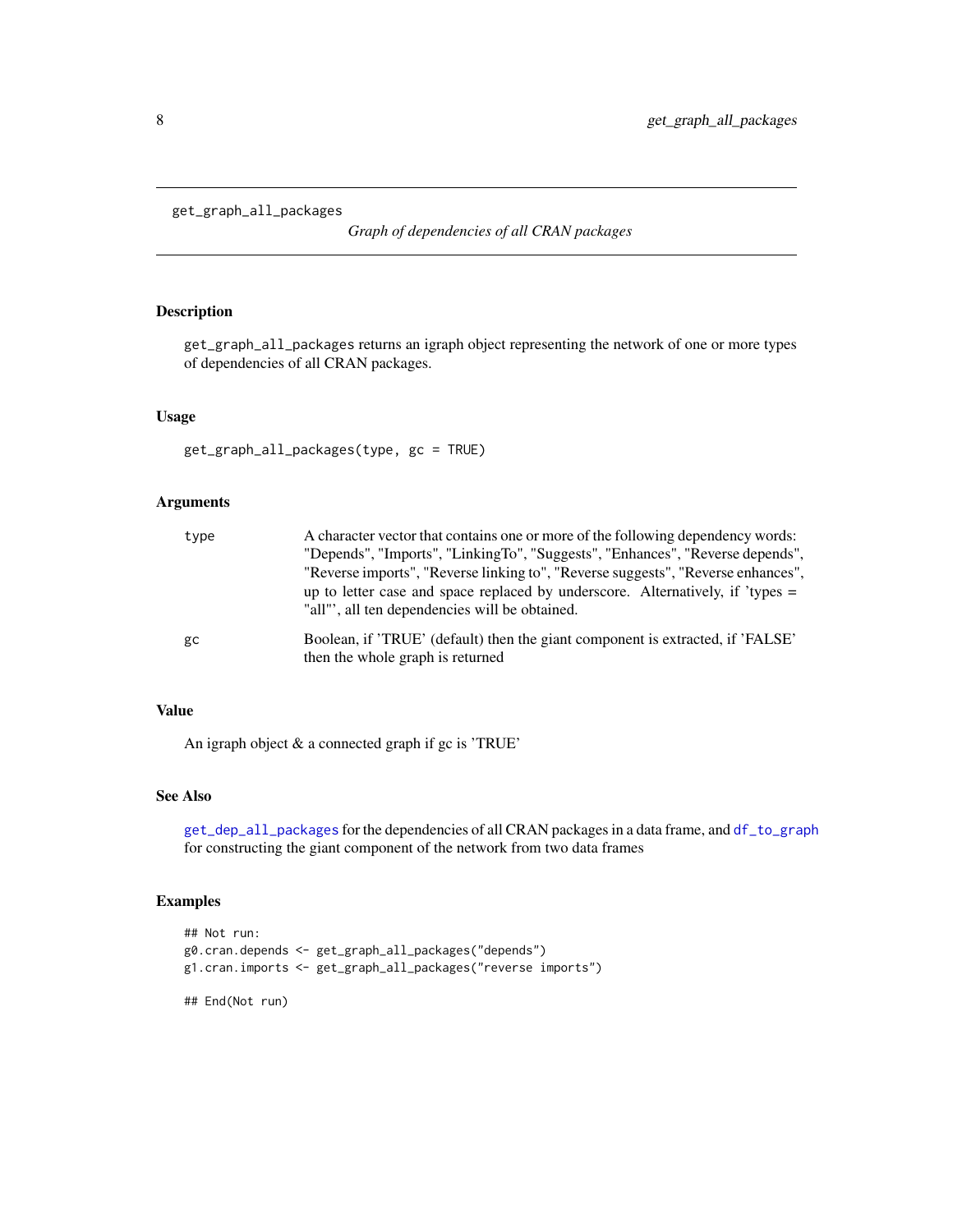<span id="page-8-1"></span><span id="page-8-0"></span>mcmc\_mix *Markov chain Monte Carlo for discrete extreme value mixture distribution*

#### Description

mcmc\_mix returns the samples from the joint posterior of the parameters (u, xi1, xi2, sig), for fitting the discrete extreme value mixture distribution (DEVMD) to the data x. The samples are obtained using Markov chain Monte Carlo (MCMC).

#### Usage

mcmc\_mix( x, u, xi1, xi2, sig, geo, cont, a\_phi, b\_phi, a\_xi1, b\_xi1, m\_xi2, s\_xi2, a\_sig, b\_sig, pcont,  $N = 20000L,$ thin =  $100L$ , burnin = 20000L, print\_freq = 10000L )

#### Arguments

| X   | Vector of positive integers, representing the data                                                                            |
|-----|-------------------------------------------------------------------------------------------------------------------------------|
| u   | Scalar, initial value of the positive integer threshold                                                                       |
| xi1 | Scalar, initial value of the parameter for values below or equal to u                                                         |
| xi2 | Scalar, initial value of the shape parameter of the integer generalised Pareto<br>distribution (IGPD), for values above u     |
| sig | Scalar, initial value of the scale parameter of IGPD, for values above u                                                      |
| geo | Boolean. If 'TRUE', the geometric distribution is used for the values below u.<br>If 'FALSE', the discrete power law is used. |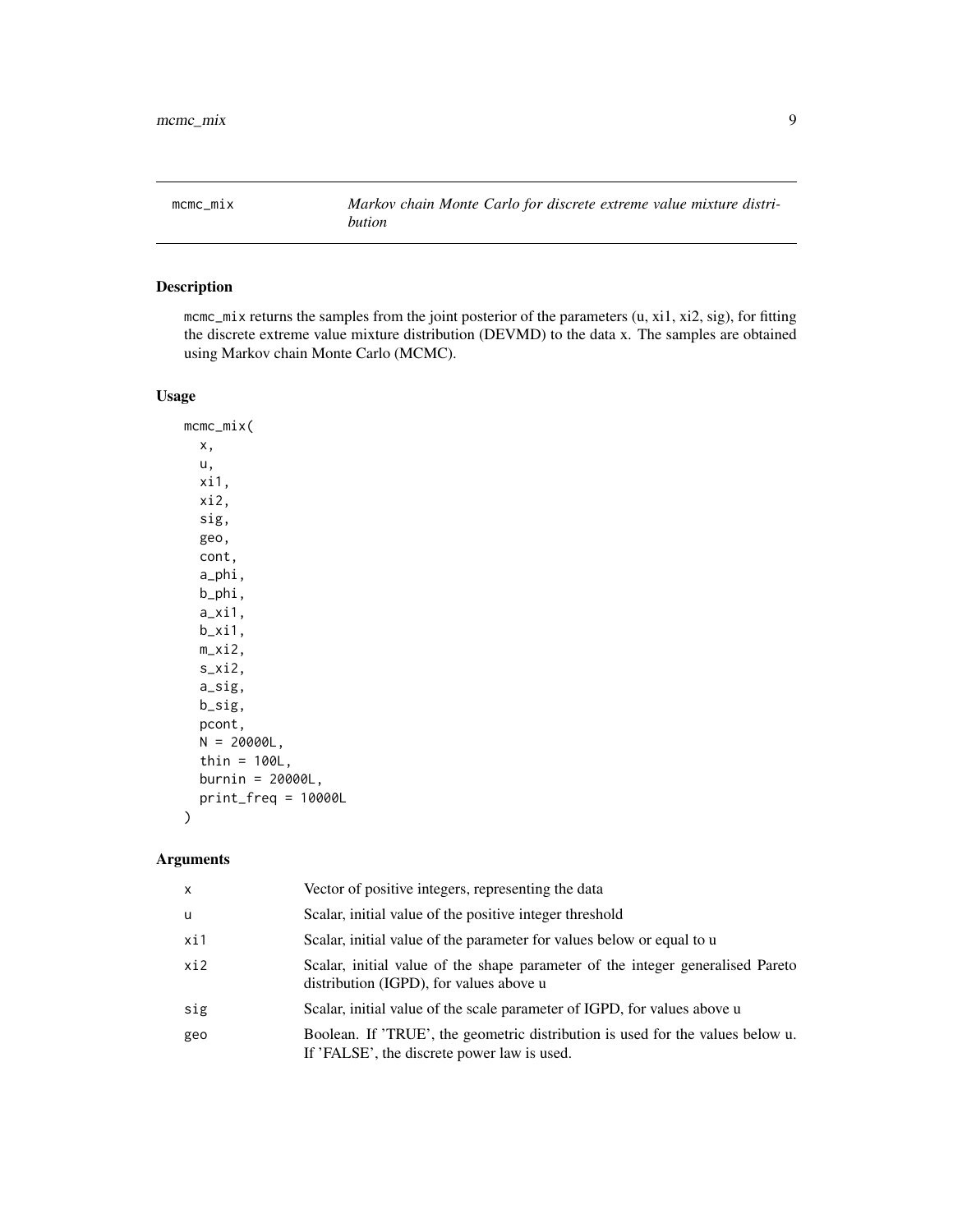<span id="page-9-0"></span>

| cont       | Boolean, whether the continuity constraint is imposed at u                                                                                                                                                         |
|------------|--------------------------------------------------------------------------------------------------------------------------------------------------------------------------------------------------------------------|
|            | a_phi, b_phi, a_xi1, b_xi1, m_xi2, s_xi2, a_sig, b_sig<br>Scalars, representing the hyperparameters of the prior distributions of the re-<br>spective parameters. See details for the specification of the priors. |
| pcont      | Scalar, between 0.0 and 1.0, representing the prior probability of the continuity<br>constrained version, for model selection.                                                                                     |
| N          | Scalar, positive integer representing the length of the output chain i.e. the num-<br>ber of rows in the returned data frame                                                                                       |
| thin       | Scalar, positive integer representing the thinning in the MCMC                                                                                                                                                     |
| burnin     | Scalar, non-negative integer representing the burn-in of the MCMC                                                                                                                                                  |
| print_freq | Scalar, positive integer representing the frequency of printing the sampled values                                                                                                                                 |
|            |                                                                                                                                                                                                                    |

#### Details

In the MCMC, a componentwise Metropolis-Hastings algorithm is used. Unlike mcmc\_upp, the threshold u is treated as a parameter in mcmc\_mix and therefore inferred. The 8 hyperparameters are used in the following priors: u is such that the implied exceedance probability phi ~ Uniform(a\_phi, b\_phi); xi1 ~ Uniform(a\_xi1, b\_xi1); xi2 ~ Normal(mean = m\_xi2, sd = s\_xi2); sig ~ Gamma(shape  $= a_s$  sig, rate  $= b_s$  sig). If pcont  $= 0.0$ , only the unconstrained version of the DEVMD is fitted; if pcont = 1.0, only the continuity constrained version is fitted. Setting pcont between 0.0 and 1.0 allows both versions to be fitted, if model selection between the two is of interest.

#### Value

A data frame containing N rows and 7 columns which represent (in this order) the 4 parameters (u, xi1, xi2, sig), the implied exceedance probability (phi), the log-posterior density (lpost), and whether the continuity constraint is imposed (cont).

#### See Also

[mcmc\\_upp](#page-9-1) for MCMC for the discrete power law.

<span id="page-9-1"></span>mcmc\_upp *Markov chain Monte Carlo for discrete power law*

#### **Description**

mcmc\_upp returns the samples from the posterior of xi1, for fitting the discrete power law to the data x. The samples are obtained using Markov chain Monte Carlo (MCMC).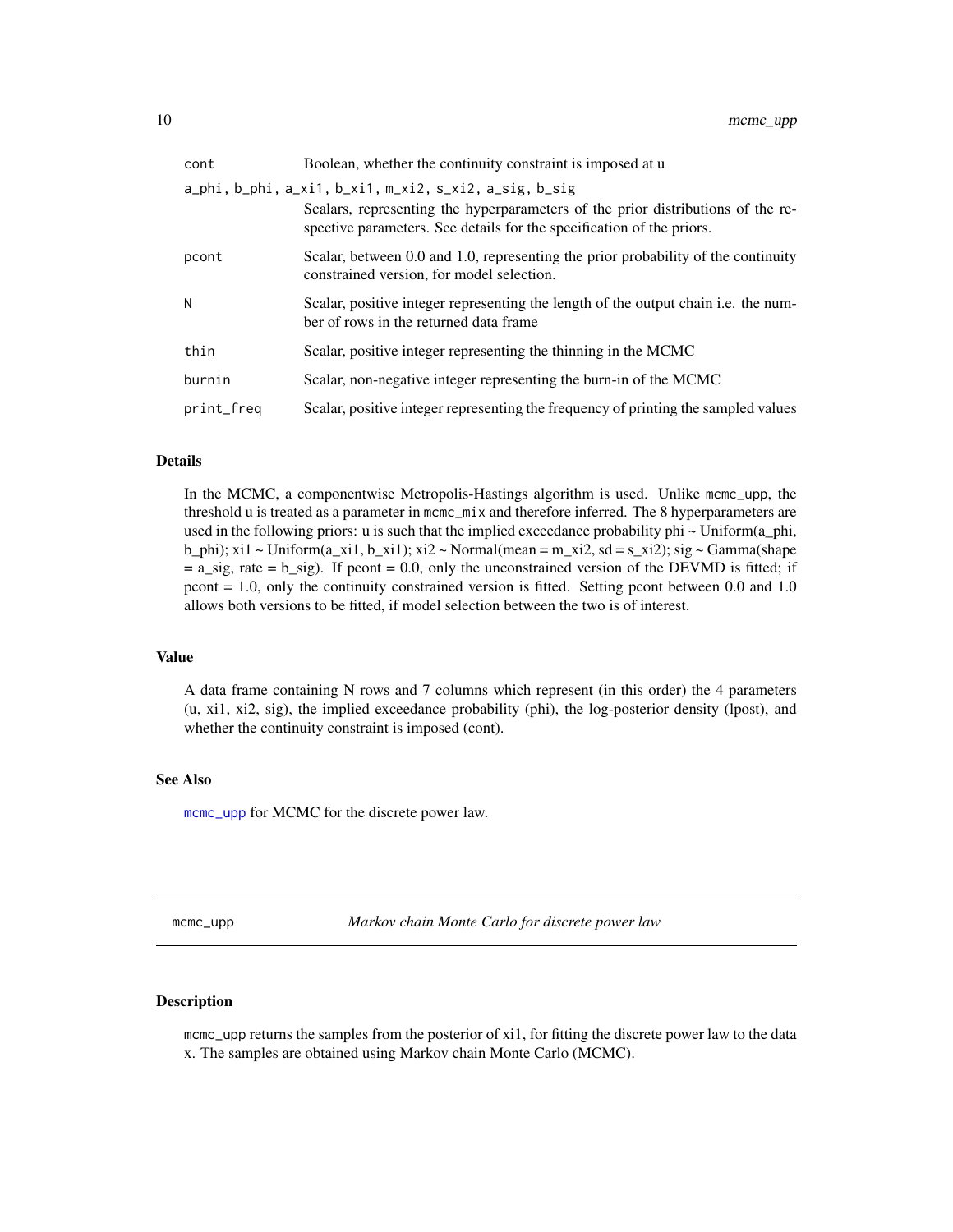#### <span id="page-10-0"></span>mcmc\_upp 11

#### Usage

```
mcmc_upp(
  x,
  u,
  xi1,
  a_xi1,
  b_xi1,
  N = 20000L,thin = 10L,
  burnin = 20000L,
  print_freq = 10000L
\mathcal{L}
```
#### Arguments

| X          | Vector of positive integers, representing the data                                                                           |
|------------|------------------------------------------------------------------------------------------------------------------------------|
| u          | Scalar, non-negative integer threshold                                                                                       |
| xi1        | Scalar, initial value of the shape parameter                                                                                 |
| $a_x$ i1   | Scalar, lower bound of the uniform distribution as the prior of xil                                                          |
| $b_x$ i1   | Scalar, upper bound of the uniform distribution as the prior of xil                                                          |
| N          | Scalar, positive integer representing the length of the output chain i.e. the num-<br>ber of rows in the returned data frame |
| thin       | Scalar, positive integer representing the thinning in the MCMC                                                               |
| burnin     | Scalar, non-negative integer representing the burn-in of the MCMC                                                            |
| print_freq | Scalar, positive integer representing the frequency of printing the sampled values                                           |

#### Details

In the MCMC, a componentwise Metropolis-Hastings algorithm is used. Unlike mcmc\_mix, the threshold u is treated as fixed in mcmc\_upp.

#### Value

A data frame containing N rows and 2 columns which represent xi1 and the log-posterior density (lpost)

#### See Also

[mcmc\\_mix](#page-8-1) for MCMC for the discrete extreme value mixture distribution.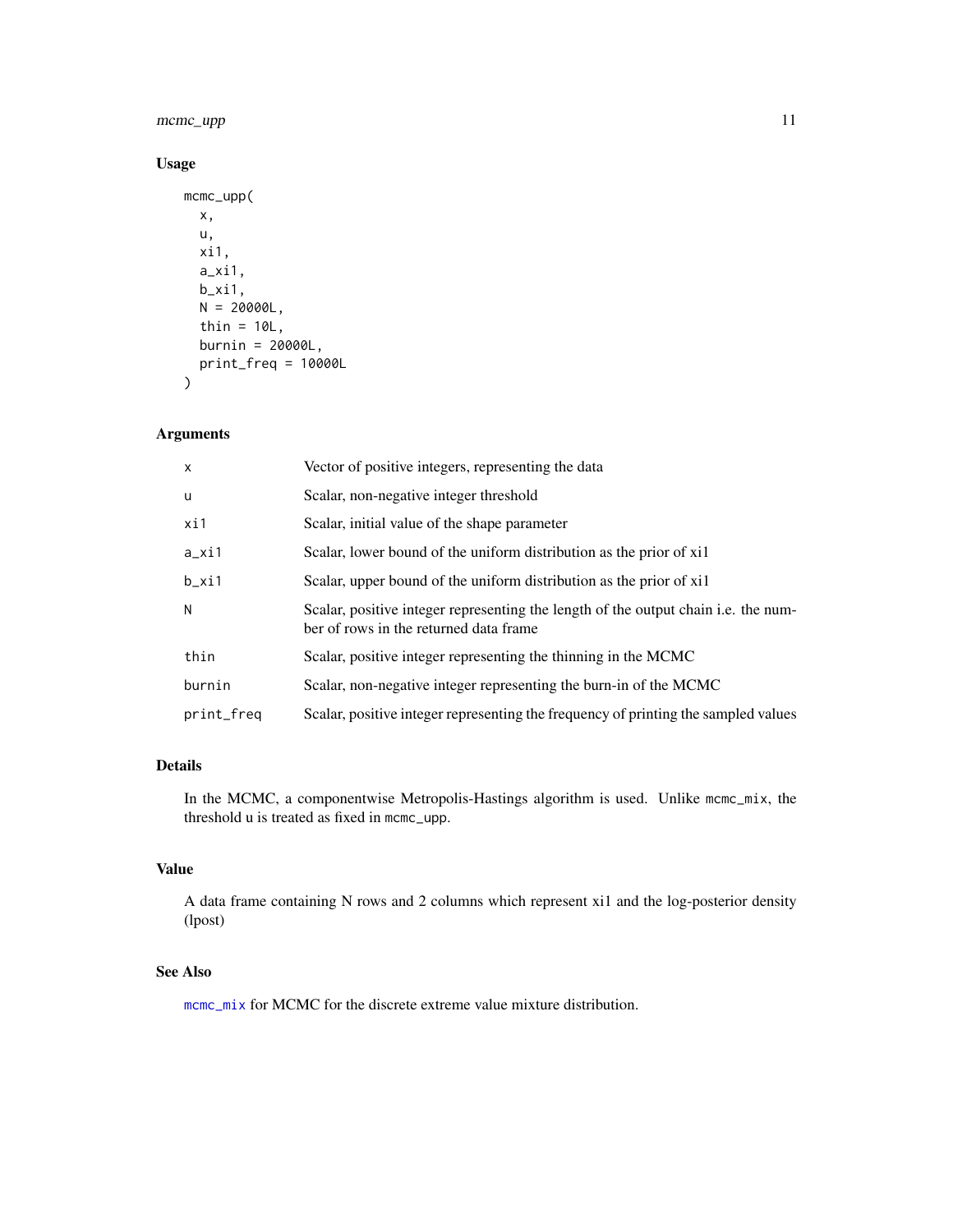<span id="page-11-1"></span><span id="page-11-0"></span>

Smix returns the survival function at x for the discrete extreme value mixture distribution.

#### Usage

Smix(x, u, xi1, xi2, sig, geo, phi, log = FALSE)

#### Arguments

| $\mathsf{x}$ | Vector of positive integers                                                                                                   |
|--------------|-------------------------------------------------------------------------------------------------------------------------------|
| u            | Scalar, positive integer threshold                                                                                            |
| xi1          | Scalar, shape parameter for values below or equal to u                                                                        |
| xi2          | Scalar, shape parameter of integer generalised Pareto distribution (IGPD), for<br>values above u                              |
| sig          | Scalar, scale parameter of IGPD, for values above u                                                                           |
| geo          | Boolean. If 'TRUE', the geometric distribution is used for the values below u.<br>If 'FALSE', the discrete power law is used. |
| phi          | Scalar, exceedance probability of u, between 0.0 and 1.0 exclusive                                                            |
| log          | Boolean (default 'FALSE'), whether the survival function should be returned on<br>the log scale.                              |

#### Value

A numeric vector of the same length as x

#### See Also

[dmix](#page-3-1) for the corresponding probability mass function, [Supp](#page-12-1) for the survival function of the discrete power law.

#### Examples

Smix(10:15, 12, 2.0, 0.5, 1.0, TRUE, 0.2) Smix(10:15, 12, 2.0, 0.5, 1.0, FALSE, 0.2)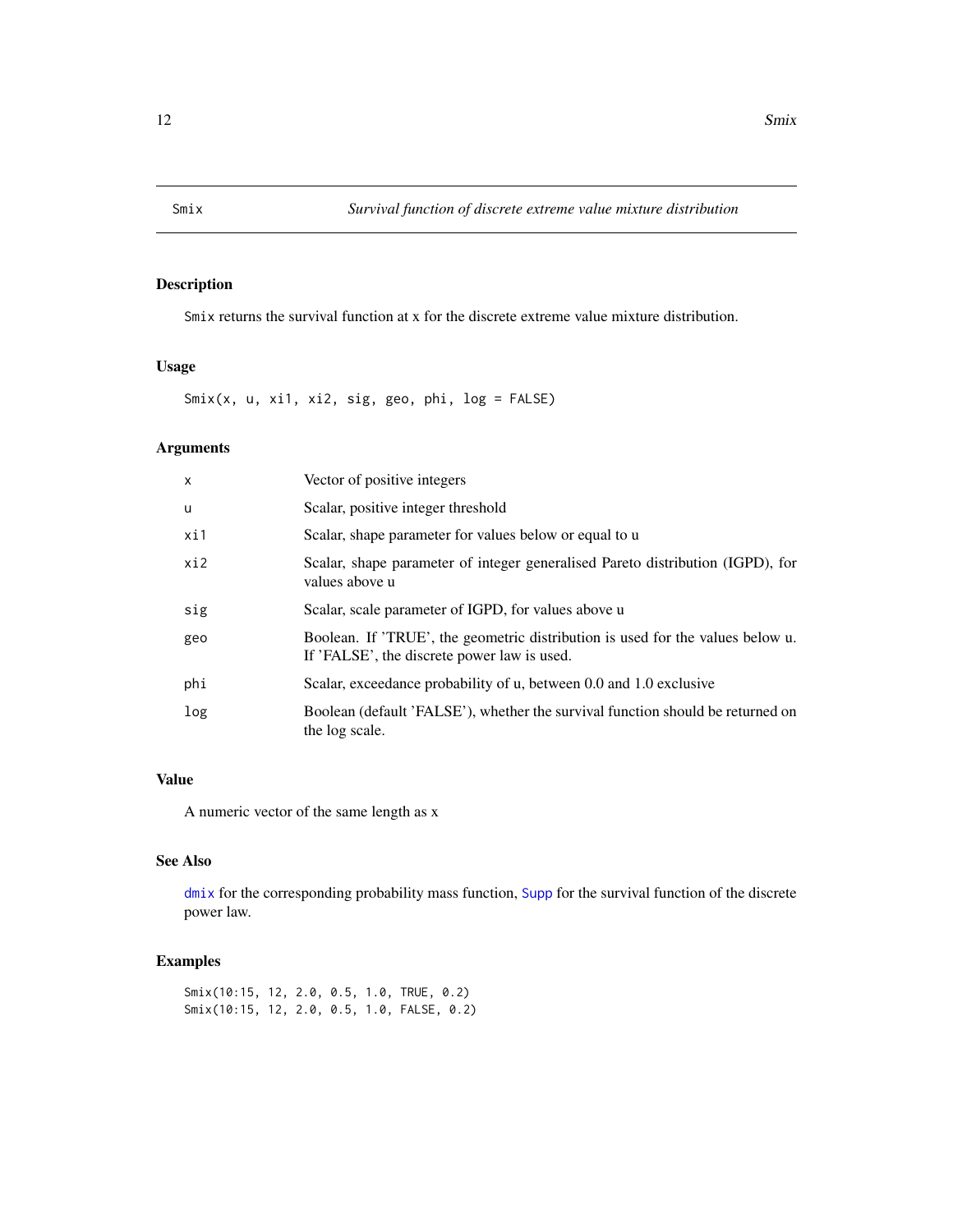<span id="page-12-1"></span><span id="page-12-0"></span>Supp returns the survival function at x for the discrete power law with exponent  $(1.0 / x_i 1 + 1.0)$ , for values greater than or equal to u.

#### Usage

Supp $(x, u, xi1, log = FALSE)$ 

#### Arguments

|     | Vector of positive integers                                                                      |
|-----|--------------------------------------------------------------------------------------------------|
| u   | Scalar, non-negative integer threshold                                                           |
| xi1 | Scalar, a positive real number representing the shape parameter                                  |
| log | Boolean (default 'FALSE'), whether the survival function should be returned on<br>the log scale. |

#### Details

The survival function used is  $S(x) = Pr(X \ge x)$ , where X is a random variable following the discrete power law. The inclusion of x in the sum means  $S(x)$  may not necessarily equal to  $Pr(X > x)$  as the distribution is discrete. In the case of discrete power law, it can be shown that  $S(x) = hzeta(d)pha$ , x)/hzeta(alpha, u), where hzeta is the Hurwitz zeta function i.e. hzeta(y, z) =  $z^{\wedge}$ (-y) + (z+1) $^{\wedge}$ (-y) +  $(z+2)^{(-y)}$  + ... and alpha = 1.0 / xi1 + 1.0. That xi1 is used instead of alpha is for alignment with the parametrisation in dmix, Smix and mcmc\_mix.

#### Value

A numeric vector of the same length as x

#### See Also

[dupp](#page-4-1) for the corresponding probability mass function, [Smix](#page-11-1) for the survival function of the discrete extreme value mixture distribution.

#### Examples

Supp(c(10,20,30,40,50), 12, 2.0)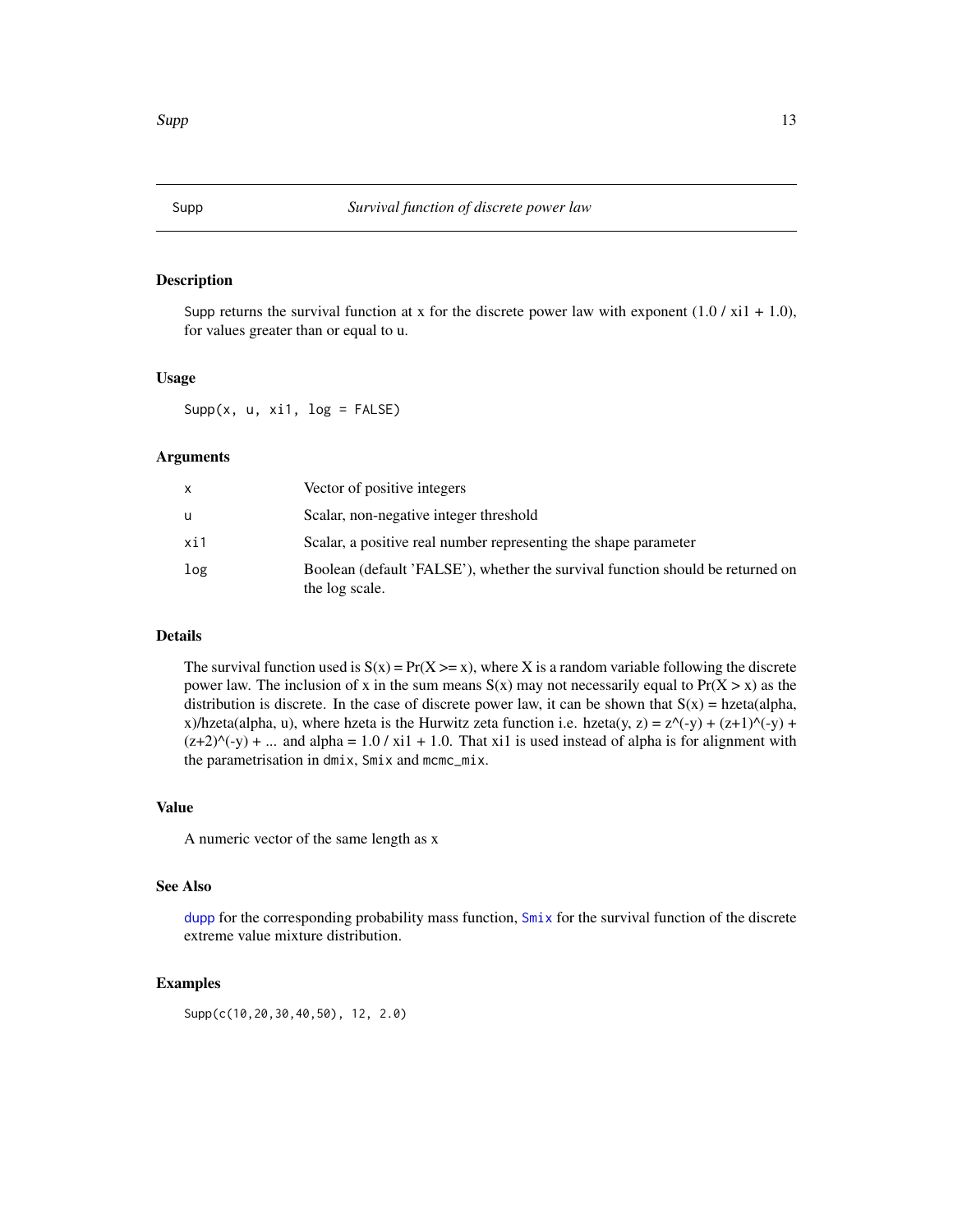<span id="page-13-0"></span>

Return a sorted vector of nodes id

#### Usage

topo\_sort\_kahn(g, random = FALSE)

#### Arguments

|        | An igraph object of a DAG                                                 |
|--------|---------------------------------------------------------------------------|
| random | Boolean, whether the order of selected nodes is randomised in the process |

#### Value

A data frame with two columns: "id" is the names of nodes in g, and "id\_num" is the topological ordering

#### Examples

df0 <- data.frame(from = c("a", "b"), to = c("b", "c"), stringsAsFactors = FALSE) g0 <- igraph::graph\_from\_data\_frame(df0, directed = TRUE) topo\_sort\_kahn(g0)